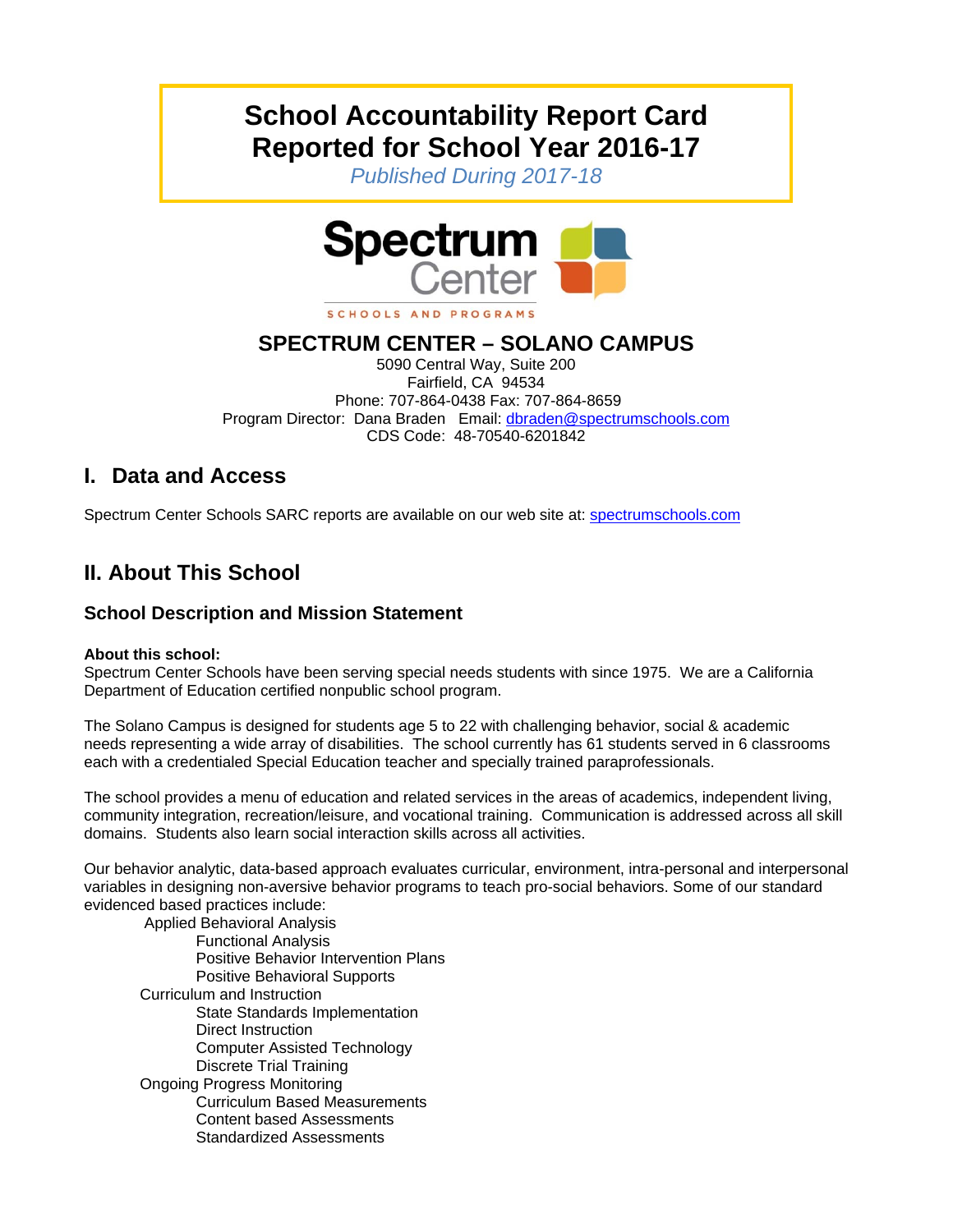Data is collected on academic achievement and on each Individualized Educational Plan (IEP) goal weekly. The data is reviewed monthly to assess the student's progress. Lessons plans are revised as needed to assure student learning. A progress report and/or report card is completed for every student and is provided to both the parent and LEA quarterly per the IEP and master contract.

Spectrum Center Schools monitor progress on targeted campus goals quarterly. An Internal Accountability Review is conducted annually.

**Mission Statement:**<br>Our mission is to provide personalized, evidence-based educational services for non-traditional learners in collaboration with families and public school districts.

#### **Opportunities for Parental Involvement**

Parents are involved in the student enrollment process, parent/teacher conferences, IEP development and approval.

In addition, our school attempts to host a parent/care-provider and student social event every other month. These are opportunities for parents to either attend a school event or an after-school event such as Science fairs, craft fairs, Back to School Night, relay events, going to a bowling alley, playing miniature golf, or attending fundraisers. These events give parents/care-providers the opportunity to see what their children are learning and how much they are working on building their social skills. Parents/care-providers also have the opportunity to meet other parents/care-providers, which can help with finding out resources for their children and themselves.

Teachers make weekly phone calls/e-mails or written notes to parents to touch base and share how the child's week went as well as ask for parent input.

When needed, Spectrum Center has provided trainings to help parents with challenges at home, such as ABA principles, video modeling for those with Autism, and many others.

#### **Student Enrollment by Grade Level (School Year 2016-17)**

This table displays the number of students enrolled in each grade level (determined by age) at the school.

| <b>Grade Level</b> | <b>Number of Students</b> | <b>Grade Level</b>         | <b>Number of Students</b> |
|--------------------|---------------------------|----------------------------|---------------------------|
| Kindergarten       |                           | <b>Ungraded Elementary</b> |                           |
| Grade 1            |                           | Grade 9                    |                           |
| Grade 2            | 2                         | Grade 10                   |                           |
| Grade 3            | 3                         | Grade 11                   | 11                        |
| Grade 4            | 6                         | Grade 12                   |                           |
| Grade 5            | 3                         | <b>Ungraded HS</b>         |                           |
| Grade 6            | 2                         | <b>Post-Secondary</b>      | 19                        |
| Grade 7            | 4                         |                            |                           |
| Grade 8            | 2                         | <b>Total Enrollment</b>    |                           |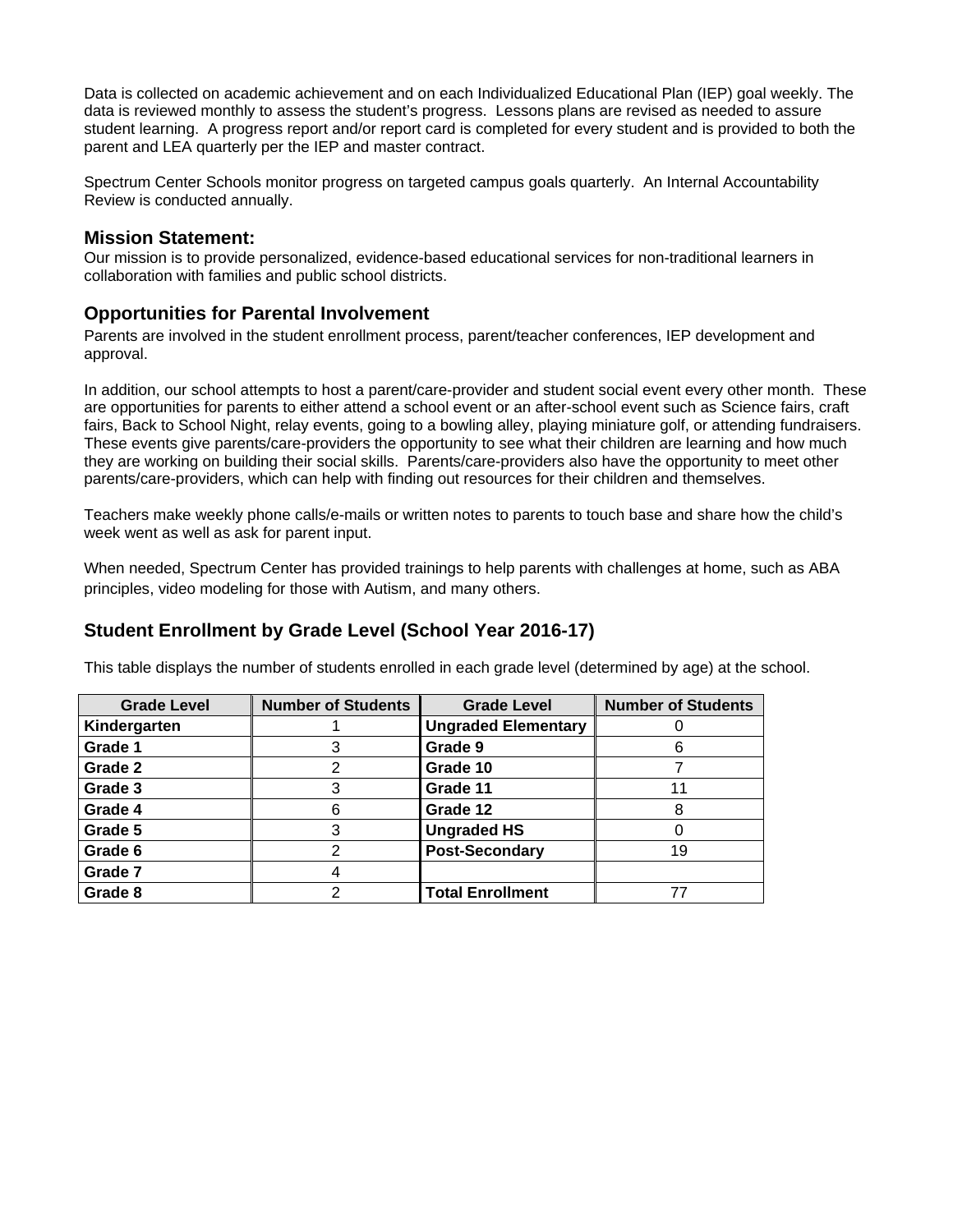# **Student Enrollment by Group**



19% 81% **Gender Female Male** 

**CAASPP**





- 
- Asian
- **Black or African American**
- **Filipino**
- **Hispanic or Latino**
- **Native Hawaiian or Pacific** Islander
- Two or More Races
- **White**
- **Foster**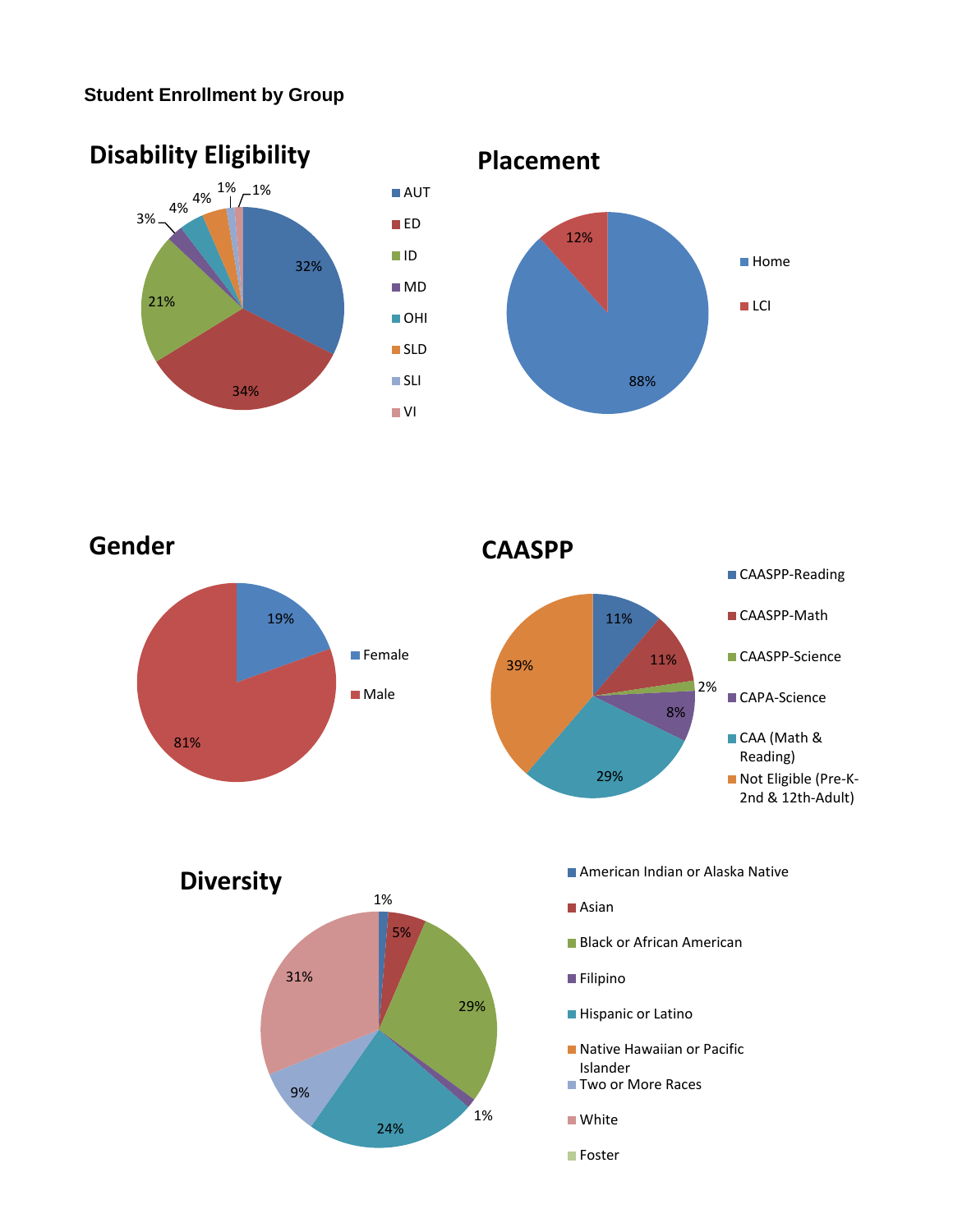# **Average Class Size**

Our model is to provide small classroom sizes which range from 10 to 12 students in a classroom. Students are in classrooms according to age and function level. In the 2016-17 school year, the Solano Campus served an average of 58 students in 6 classrooms.

# **III. School Climate**

### **School Safety Plan (School Year 2016-17)**

All staff receive required trainings including, but not limited to: 1<sup>st</sup> Aide/CPR, Hughes Bill, incident report writing, emergency preparedness, blood borne pathogens, student supervision, safety in the work place, sexual harassment, abuse reporting and universal precautions.

The campus has a safety team which meets monthly. The safety team is responsible for monitoring monthly classroom safety and risk abatement checklist, maintaining adequate first aide and blood borne pathogen supplies and reviewing safety incidents as needed. Morning sweeps of the grounds are conducted to insure the campus is secure and free from dangerous debris.

Emergency preparedness includes monthly fire drills, monthly earthquake drills, monthly OSHA building checks, an annual fire inspection and an annual disaster drill which includes earthquake preparedness, shelter in place, violent intruder protection and an annual exposure control plan.

### **Suspensions and Expulsions**

| Rate               | <b>School</b> |         |         |  |
|--------------------|---------------|---------|---------|--|
|                    | 2014-15       | 2015-16 | 2016-17 |  |
| <b>Suspensions</b> |               |         |         |  |
| <b>Expulsions</b>  |               |         |         |  |

# **IV. School Facilities**

#### **School Facility Conditions and Improvement Plan (School Year 2016-17)**

#### **Age of School Buildings:**

The Spectrum Center Solano Campus is located at 5090 Central Way, Suite 200 in Fairfield and was built in in early 2000. The campus opened in 2002, relocated to a larger site in 2004, it has now relocated to this site in January 2012. The school area of the building has 7 classrooms, a library/computer lab room, a teacher resource room, a multipurpose room, a cafeteria, a media/instructional room and administrative offices.

#### **Maintenance and Repair:**

The Senior Administrative Assistant is responsible for all campus repairs and coordinates with the Maintenance Specialist to ensure repairs are completed. The head of the safety team coordinates with the Clinical Assistant and the Safety Team members to conduct morning safety sweeps to insure the campus is free from dangerous debris.

#### **Cleaning Process and Schedule:**

Daily cleaning of the building is provided by Preventive Building Maintenance, a cleaning company based out of Fairfield.

#### **Modernizing or New School Construction Projects:**

We are currently researching options that would enable the campus to have more classrooms available.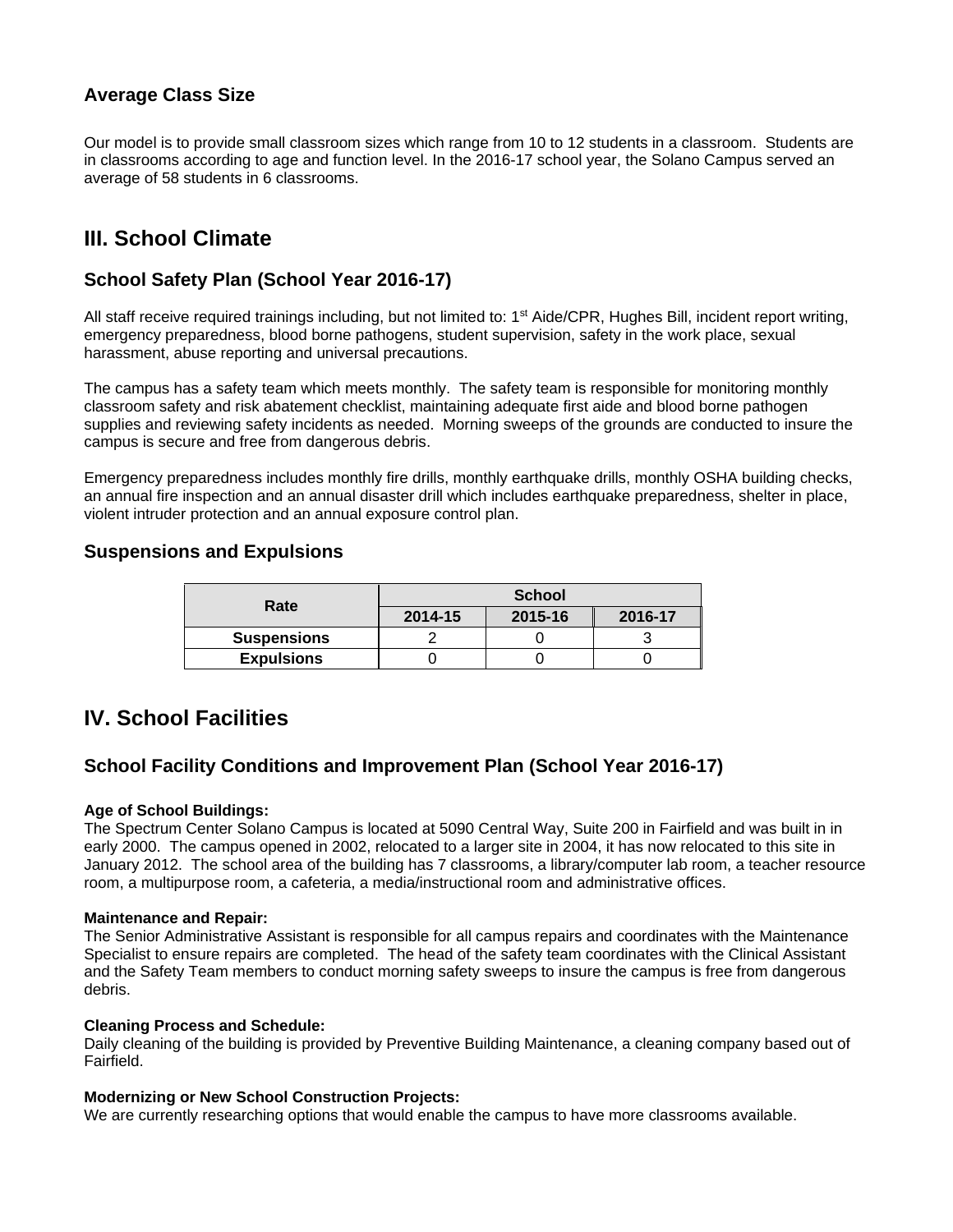|                                                                                  | <b>Repair Status</b> |      |      |      | <b>Repair Needed and</b>       |  |
|----------------------------------------------------------------------------------|----------------------|------|------|------|--------------------------------|--|
| <b>System Inspected</b>                                                          | <b>Exemplary</b>     | Good | Fair | Poor | <b>Action Taken or Planned</b> |  |
| <b>Systems: Gas Leaks,</b><br>Mechanical/HVAC,<br>Sewer                          |                      | Χ    |      |      | n/a                            |  |
| <b>Interior: Interior</b><br><b>Surfaces</b>                                     | X                    |      |      |      | n/a                            |  |
| <b>Cleanliness: Overall</b><br>Cleanliness, Pest/<br>Vermin Infestation          | Χ                    |      |      |      | n/a                            |  |
| <b>Electrical: Electrical</b>                                                    | Χ                    |      |      |      | n/a                            |  |
| <b>Restrooms/Fountains:</b><br>Restrooms, Sinks/<br>Fountains                    |                      | χ    |      |      | n/a                            |  |
| <b>Safety: Fire Safety,</b><br><b>Hazardous Materials</b>                        | X                    |      |      |      | n/a                            |  |
| <b>Structural: Structural</b><br>Damage, Roofs                                   | X                    |      |      |      | n/a                            |  |
| <b>External:</b><br>Playground/School<br>Grounds, Windows/<br>Doors/Gates/Fences | Χ                    |      |      |      | n/a                            |  |
| <b>Overall Rating</b>                                                            | Χ                    |      |      |      | n/a                            |  |

# **School Facility Good Repair Status (School Year 2017-18)**

# **V. Teachers**

# **Teacher Credentials**

| <b>Teachers</b>                               | <b>School</b> |         |         |  |
|-----------------------------------------------|---------------|---------|---------|--|
|                                               | 2014-15       | 2015-16 | 2016-17 |  |
| <b>Number of campus classrooms</b>            | 6             |         |         |  |
| <b>Clear Level 2</b>                          | З             |         |         |  |
| <b>Preliminary Level 1</b>                    |               |         |         |  |
| <b>UIP</b>                                    |               |         |         |  |
| <b>PIP/STSP</b>                               |               |         |         |  |
| <b>Emergency Substitute (Classroom Aides)</b> |               |         |         |  |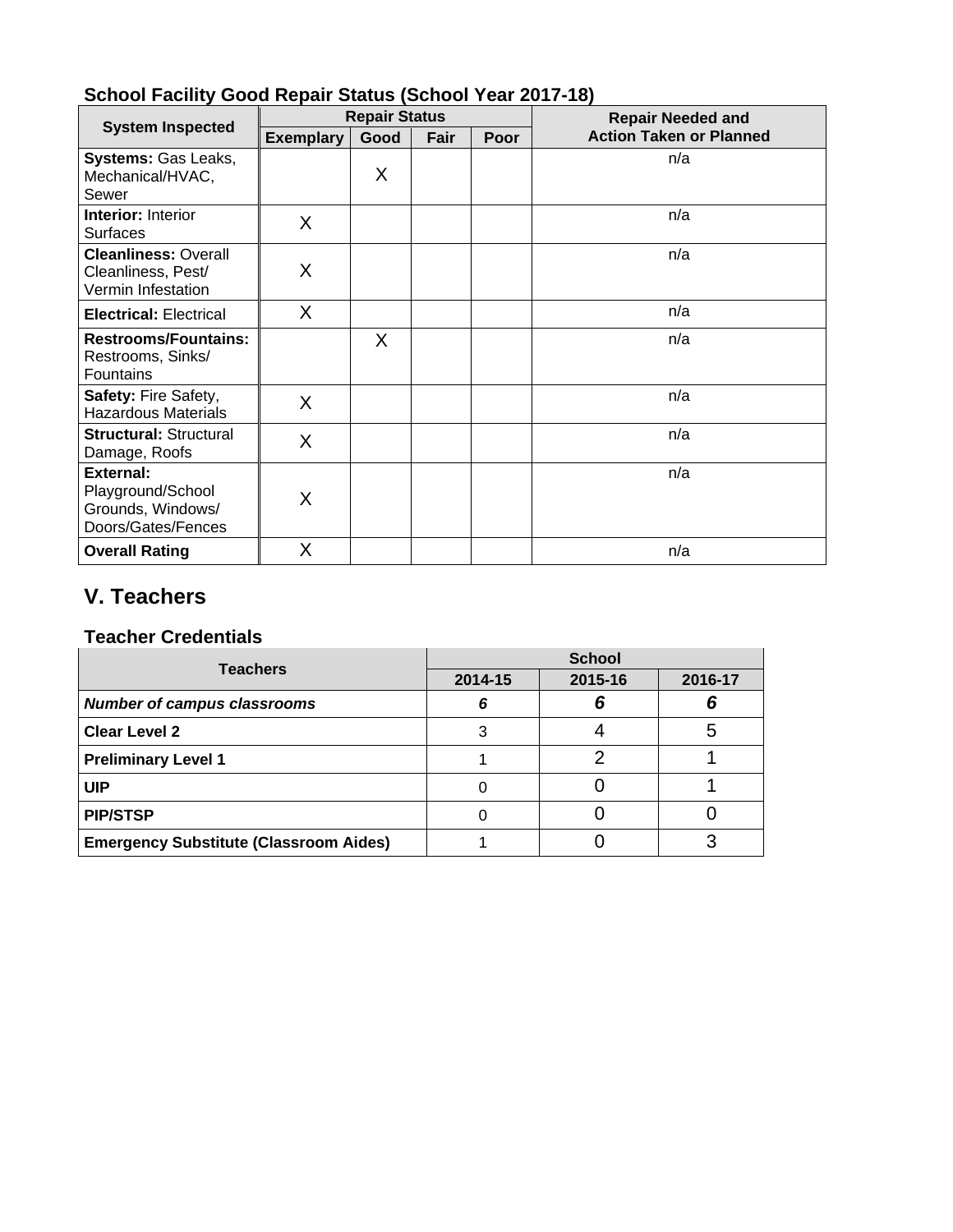# **VI. Support Staff**

**Other Support Staff (School Year 2016-17)** 

| <b>Title</b>                                    | <b>Number of FTE</b><br><b>Assigned to</b><br><b>School</b> |
|-------------------------------------------------|-------------------------------------------------------------|
| <b>Senior Behavior Analyst</b>                  |                                                             |
| <b>Curriculum and Instruction Specialist</b>    | 1                                                           |
| <b>Education Coordinator</b>                    |                                                             |
| <b>Therapists</b>                               | .5                                                          |
| <b>Speech/Language/Hearing Specialist</b>       |                                                             |
| <b>Occupational Therapists</b>                  |                                                             |
| <b>Adapted Physical Education</b>               | .5                                                          |
| <b>Transportation Support</b>                   | 28                                                          |
| <b>Behavioral/Instructional Classroom Aides</b> | 33                                                          |

# **VII. Curriculum and Instructional Materials**

### **Instructional Materials (School Year 2017-18)**

 Each student at CST and CMA level has a text book which matches the SBE or the local LEA's adapted text books in each academic area at his/her grade level. In addition Spectrum Center provides supplemental materials as appropriate to match the students' learning patterns.

| <b>Core Curriculum Area</b>       | <b>Quality, Currency,</b><br>and Availability of<br><b>Textbooks and</b><br><b>Instructional</b><br>Materials * Need to<br>import the campus'<br><b>Materials form</b> | <b>Percent of Pupils</b><br><b>Who Lack Their Own</b><br><b>Assigned Textbooks</b><br>and/or<br><b>Instructional</b><br><b>Materials</b> | <b>Most Recent SBE or</b><br><b>Local Governing</b><br><b>Agency Approved</b><br><b>Textbooks and</b><br><b>Instructional</b><br><b>Materials</b> |
|-----------------------------------|------------------------------------------------------------------------------------------------------------------------------------------------------------------------|------------------------------------------------------------------------------------------------------------------------------------------|---------------------------------------------------------------------------------------------------------------------------------------------------|
| <b>Reading/Language Arts</b>      | $\star$                                                                                                                                                                | O%                                                                                                                                       | ves                                                                                                                                               |
| <b>Mathematics</b>                | $\star$                                                                                                                                                                | $O\%$                                                                                                                                    | yes                                                                                                                                               |
| <b>Science</b>                    | $\star$                                                                                                                                                                | O%                                                                                                                                       | yes                                                                                                                                               |
| <b>History-Social Science</b>     | $\star$                                                                                                                                                                | O%                                                                                                                                       | ves                                                                                                                                               |
| <b>Foreign Language</b>           | $\star$                                                                                                                                                                | O%                                                                                                                                       | ves                                                                                                                                               |
| <b>Health</b>                     | $\star$                                                                                                                                                                | O%                                                                                                                                       | yes                                                                                                                                               |
| <b>Visual and Performing Arts</b> | $\star$                                                                                                                                                                | $O\%$                                                                                                                                    | ves                                                                                                                                               |

# **VIII. School Finances**

**Expenditures per Pupil (Fiscal Year 2016-17)** 

| <b>Total Dollars</b> | Dollars per student | <b>Average Teacher Salary</b> |
|----------------------|---------------------|-------------------------------|
| \$3,031,813          | \$52.045            | \$63,079                      |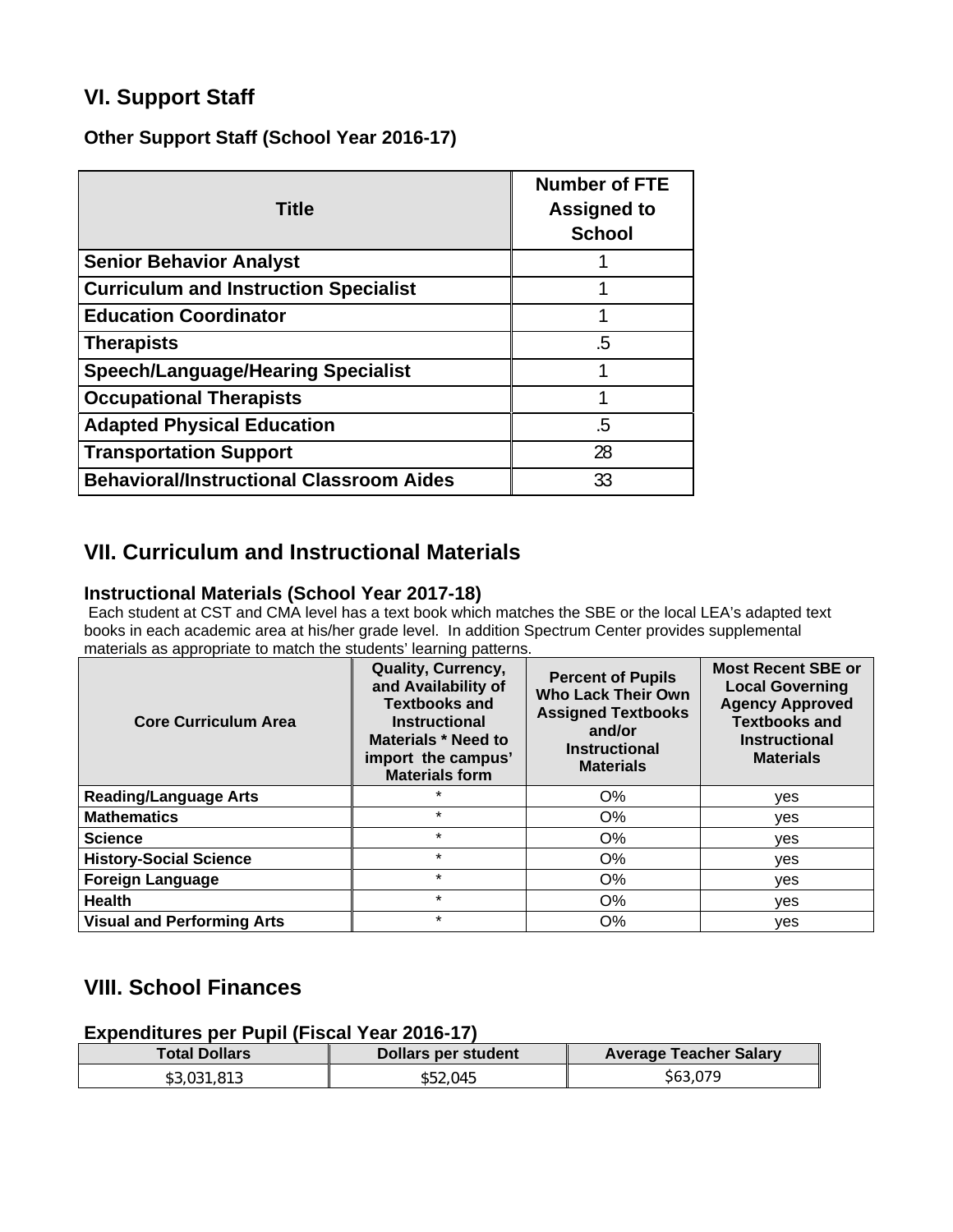# **Types of Services Provided**

Spectrum Center Schools works cooperatively with local school districts to develop a customized curriculum for each student based on the student's Individual Education Program (IEP), abilities, interests and goals. The Spectrum Center Schools meet state education standards and are based on the principals of Applied Behavior Analysis (ABA). ABA is a discipline devoted to the understanding and improvement of human behavior. Spectrum's ABA curriculum includes specific strategies for preventing behaviors of concern, teaching alternative appropriate behavior, teaching self-control strategies, improving learning skills and responding to behaviors of concern in a safe and respectful manner.

Spectrum Center Schools serve students with emotional disturbance or developmental disabilities who benefit from a consistent and structured program, with an emphasis on a successful transition to a less restrictive environment. The students receive individualized instruction in academic, social and behavioral skills, including independent living and vocational skills in a low student to instructor ratio.

Spectrum Center Schools also serve students with autism, who receive a continuum of specialized education services in dedicated classrooms. Applied Behavior Analysis is the foundation of Spectrum's approach to teaching children with autism in an environment that is predictable, consistent, structured and positive. Spectrum's curriculum for students with autism in highly structured involves repeated presentation of instruction and focuses on communication, behavior, social and academic skills in a low student to instructor ratio.

Related services provided at by Spectrum Center per the student Individual Education Program includes counseling, Speech and Language Therapy, Occupational Therapy, Adapted Physical Education, Augmentative Communication, and Assistive Technology.

## **Teacher and Administrative Salaries (Fiscal Year 2016-17)**

| Category                        | <b>Spectrum Schools</b><br>Amount | <b>State Average</b><br>(ADA < 1,500) |
|---------------------------------|-----------------------------------|---------------------------------------|
| <b>Beginning Teacher Salary</b> | 51,000                            | \$38,592                              |
| <b>Mid-Range Teacher Salary</b> | 62.650                            | \$55,764                              |
| <b>Highest Teacher Salary</b>   | 76,350                            | \$72.219                              |
| <b>Average Teacher Salary</b>   | 63,079                            | \$90,207                              |
| <b>Average Director Salary</b>  | 84,934                            | \$116,768                             |

# **IX. Student Performance**

## **Standardized Testing and Reporting**

Our goal is to help students earn required credits and acquire necessary skills for success — now and in the future The Student Growth Percentile (SGP) reports student progress compared to millions of academic peers in general, and special education nationwide. The typical SGP score is at least 35 for math and reading.

Spectrum Center students were on average five grade levels behind in reading and math at time of entry**.**

# **Reading & Math Student Growth Percentile**

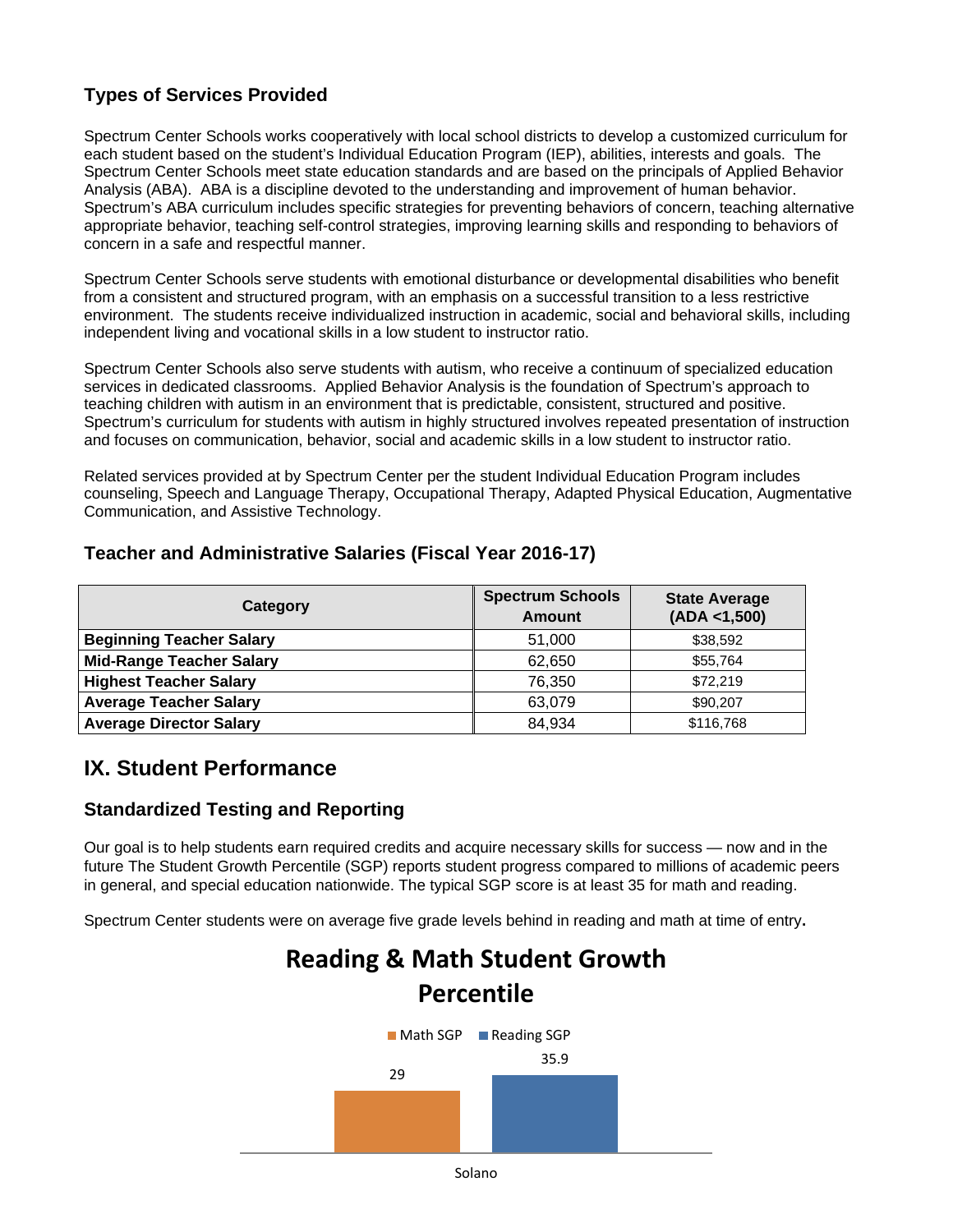## **Other Student Outcome Data**

Spectrum Center ensures students make progress on their Individualized Education Program (IEP) goals. The graph below shows the percentage of IEP goal progress for students in each of our learning environments.



# **2016‐17 Improving Individual Goals**

# **X. Accountability**

# **California Department of Education Certification (CDE)**

The Spectrum Center Schools are all certified by the California Department of Education.

# **Academic Performance Index (API)**

The API is not applicable to Non Public Schools.

# **XI. Postsecondary Preparation**

## **WorkAbility I**

Spectrum Center is a state-approved WorkAbility I Program (WAI) site. WorkAbility I is a California transition program and is funded and administered by the Special Education Division of the California Department of Education. The WorkAbility I Program provides resources for transition services with a primary focus on comprehensive pre-employment, work site training, and employment, along with follow-up services for youth in special education.

Spectrum's WAI program goal is to provide students with the skills necessary to maximize the level of independence and productivity in their lives, assisting them into a quality adult life.

The State WAI model requires service delivery, data collection, documentation, and reporting in line with WAI's Array of Services. The WAI Array includes, but is not limited to, career awareness and exploration, career counseling, vocational assessments, pre-employment activities that promote employment readiness, job search skills, and job retention, work training, and follow-up services. Spectrum's WAI Program strives to include as many elements of these services as "best practices", based on individual student's skills, abilities, and interests.

Spectrum's WAI program offers pre-vocational / vocational training, and pre-employment and career planning services for students 14-22 aligned as much as possible with each student's Individual Education Plans (IEP). As mandated in the IDEA 2004, and by the age of 16, transition planning, post-secondary goals, and individualized transition services will be addressed simultaneously with the development of the student's annual IEP goals. The Individual Transition Plan (ITP) is based on age-appropriate transition assessments. Measurable post-secondary goals are developed based on students' individual long-term objectives, interests, and preferences, and may include paid work training and other employment-related services. The development and practice of independent living skills are also a part of the long-term goals.